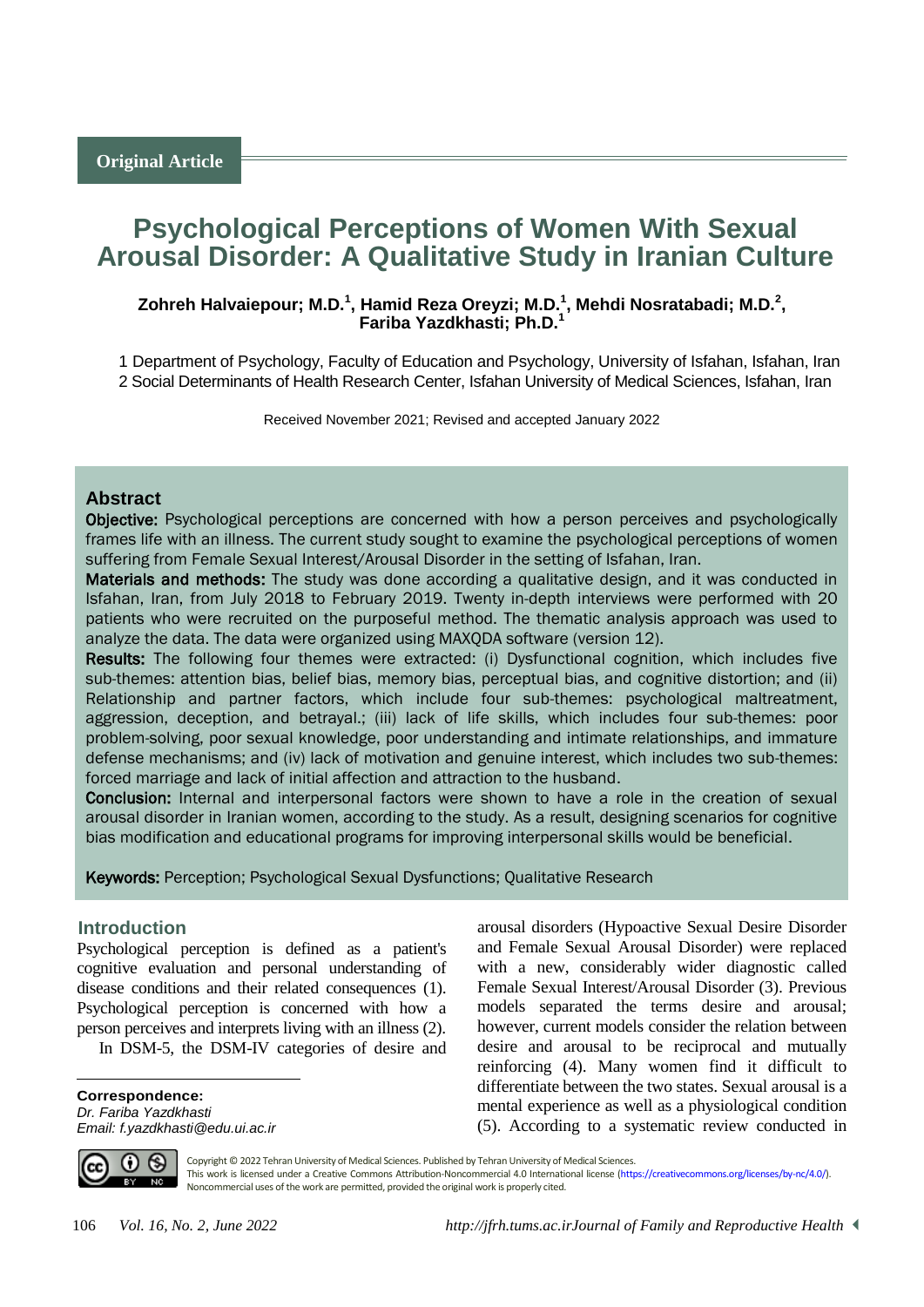Iran, 48 % of the general population suffers from sexual dysfunction (6). Furthermore, the prevalence of Female Sexual Interest/Arousal Disorder among clinical patients in Iran was 59.6%, compared to 33.8 % in the general population (7).

Sexual interest/arousal is a bio-psychosocial process in which women may exhibit increased genital and subjective sexual arousal as a result of pleasant sexual encounters with their partner in a supportive relationship context (8). Negative sexual experiences and relationships or conflict, on the other hand, may impede genital arousal response and produce lower levels of subjective sexual excitement (9).

Sexual interest/arousal is a multifaceted, multicomponent, and multidimensional process that is activated by both internal and external stimuli and involves a series of cognitive motivational processes (10). Internal stimuli include cognitive processing (11) and the motivational system (12, 13) while external stimuli include interpersonal relationships with a spouse (8).

Importantly, subjective arousal is a description of an experience - the impression of being mentally turned on. Subjective arousal involves a focus on sexual stimuli and a typically favorable assessment of those stimuli. According to Barlow's sexual dysfunction model  $(14)$ , an attentional shift to internal signals or critical self-evaluative thoughts leads to negative affect and reduces sexual arousal, whereas a sustained emphasis on sexual cues enhances subjective arousal and pleasant effect. Arousal and desire can be facilitated or inhibited by cognitive mechanisms and processes. Negative sexual or asexual beliefs in connection to a partner can influence both mental and sexual arousal (15, 8).

A variety of psychosocial characteristics that might distract women from erotic cues impact the degree to which women are able to cognitively engage in sexual behavior, positively assess a stimulus as sexual, and feel subjective arousal (16). These include interpersonal and/or partner-specific factors, sexual ideas and attitudes, and a history of sexual abuse and/or other unpleasant sexual experiences (17, 18).

Women who are usually satisfied with the quality of their intimate relationships and who report high degrees of emotional intimacy are less likely to experience reduced arousal (19).

Sexual behaviors and beliefs are shaped by social and cultural frameworks. As a result, a proper understanding of women's perspectives of sexual relationships in a particular context is crucial. The aim of this study was to determine the psychological perceptions of female patients suffering from sexual arousal disorder in the context of Isfahan, Iran. In other words, the main research question of this study was "what are the psychological perceptions of women in a married relationship based on their sexual interest/arousal disorder?"

# **Materials and methods**

A qualitative descriptive design using a thematic approach was designed to investigate the psychological perceptions of women with sexual arousal disorder. In this study, in-depth interviews were conducted with women suffering from sexual arousal disorder. From July 2018 to February 2019, participants were screened using checklists filled out by health care practitioners at Community health service centers in Isfahan, Iran. The purposeful sampling method was used to select these centers. Community health centers are healthcare sectors in Iran's healthcare system that provide primary care and public health services. These centers provide services in the area of physical, mental, and sexual care for women by midwives through the electronic health system and refer patients with sexual disorders by screening questions to the psychologist, who interview them based on DSM-5 criteria (5) for sexual interest/ arousal disorder. Inclusion criteria in this study were women aged 25 to 42 years old, Women who were enrolled in the Integrated Health System (SIB) according to the Women's Health Screening Checklist and referred to a psychologist for further examination, women who were early psychologically interviewed (by a psychologist) for having high Mindfulness and Self-Awareness. Participants were excluded if their lack of sexual desire was due to a medical condition, if they were dependent on alcohol or drugs, if they had taken medications affecting sexual desire in the previous month. Other exclusion criteria in the current study were having a history of child abuse, having painful intercourse, or bodily pains related to desire, and having paraphilia.

Eligible individuals were invited to participate; next, in-depth psychological interviews were conducted by the psychologist (Z.H) to investigate the psychological perceptions behind this disorder. It's worth noting that because of the cultural stigma of sexual issues, particularly in the Iranian community, we had to interview volunteer samples. The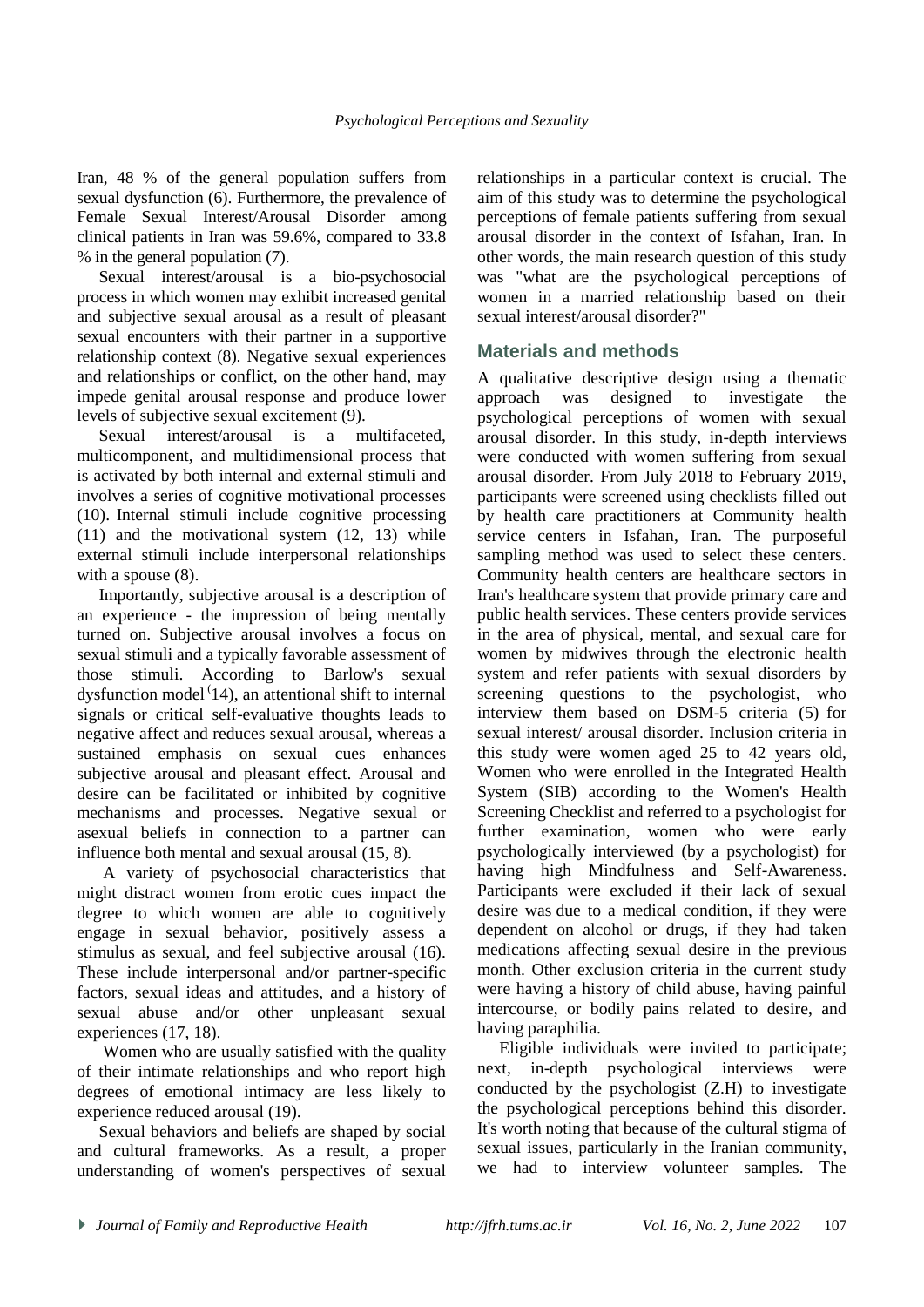interviewees explained the purpose of the study and the interviewer established an empathetic relationship with the interviewees. Interviews were conducted at the Community Health Center of Isfahan University of Medical Sciences. After the interviewees entered the psychologist's room, due to the high cultural awareness of sexual issues in couples' relationships, a general question was first asked, "Do you ever feel sexually reluctant? And then, based on the client's answer, other exploratory questions were asked. For example, has something happened to your spousal relationship? Who takes the sexual relationship lead? Or is your mind concentrated completely on sex relations? If not, imagine in a sex setting, what do you think when you are having sex? In the meantime, the interviewer was looking in patients for impaired cognition. The thoughts of clients during sex were asked to identify the exact dimensions of the desire disorder, particularly the dysfunctional cognition. Finally, 20 face-to-face in-depth interviews lasting 30-50 minutes were conducted with each one of 20 participants.

Most interviews were tape-recorded (with participants' informed consent) and then transcribed verbatim. Audio recordings were not used in four interviews at the request of the interviewees due to cultural issues; these interviews were noted. The data were simultaneously collected and analyzed using MAXQDA software (version 12).

According to the process of Braun and Clarke's Reflexive Thematic Analysis, taking an inductive approach to the data, six steps were taken to analyze the data (20) as follows:

- 1. In the first step, two researchers (L.H and F.Y) as data coders became familiar with the data through repeated data reading, active data reading, and searching for meanings and approaches.
- 2. The researchers extracted basic codes from the raw data.
- 3. After all the basic codes were collected, the researchers arranged and summarized them to achieve a general theme.
- 4. The themes created were read by key members of the research team in three two-hour sessions and sub-themes were formulated within a generalized model. Also, an agreement was reached among the researchers on the themes.
- 5. The researchers carefully examined the formation of each theme as well as the overlaps and relationships between the themes and sub-themes. Then, they defined and named the themes and

sub-themes that were created.

6. In this step, final analysis and report writing were performed.

To ensure the Trustworthiness of the data, four trustworthiness criteria were used to obtain credibility, prolonged engagement of researchers, adequate participation, and interaction with the participants (member check) was achieved. Besides, we ensured the investigators had the required knowledge and research skills to perform their roles. Confirmability was ensured by the researchers' neutrality (not publicly allowing personal values) and mutual agreement on the codes and themes. Furthermore, we used field notes to enrich the data. Transferability was made possible by providing direct quotes and examples; also, we quantified operational and theoretical data saturation. The operational method was used to determine the number of new codes for each interview over time. This indicates that most of the codes were identified in the initial interviews. Theoretical saturation was achieved by a repetitive process until no new code emerged from the data. The dependability of the research was confirmed by an audit approach, in which the study colleagues along with the external auditor made additional comments about the coding process and the analysis of the interview text as well as cross-checked the data. Furthermore, we measured coding accuracy and inter-coders' reliability of the research team.

The Ethics Committee of the University of Isfahan, Iran approved the present study with the code of IR.UI.REC.1397.128. Participants were informed of the research objectives and asked to sign written consent forms before the interviews began. The confidentiality of their records, as well as their right to withdraw from the study at any time, was also guaranteed.

# **Results**

The participants' mean age was  $35\pm7$  years (range 28-42). The education level of participants varied from illiterate to postgraduate (Table 1).

The four themes and 15 sub-themes were extracted from interviews in relation to psychological perceptions of sexual arousal disorder. The total number of codes emerging from the data was 220 (Table 2).

# **1. Dysfunctional cognition**

Mental Engagement in issues other than sex and lack of focus on sex were among common perceptions that some clients reported.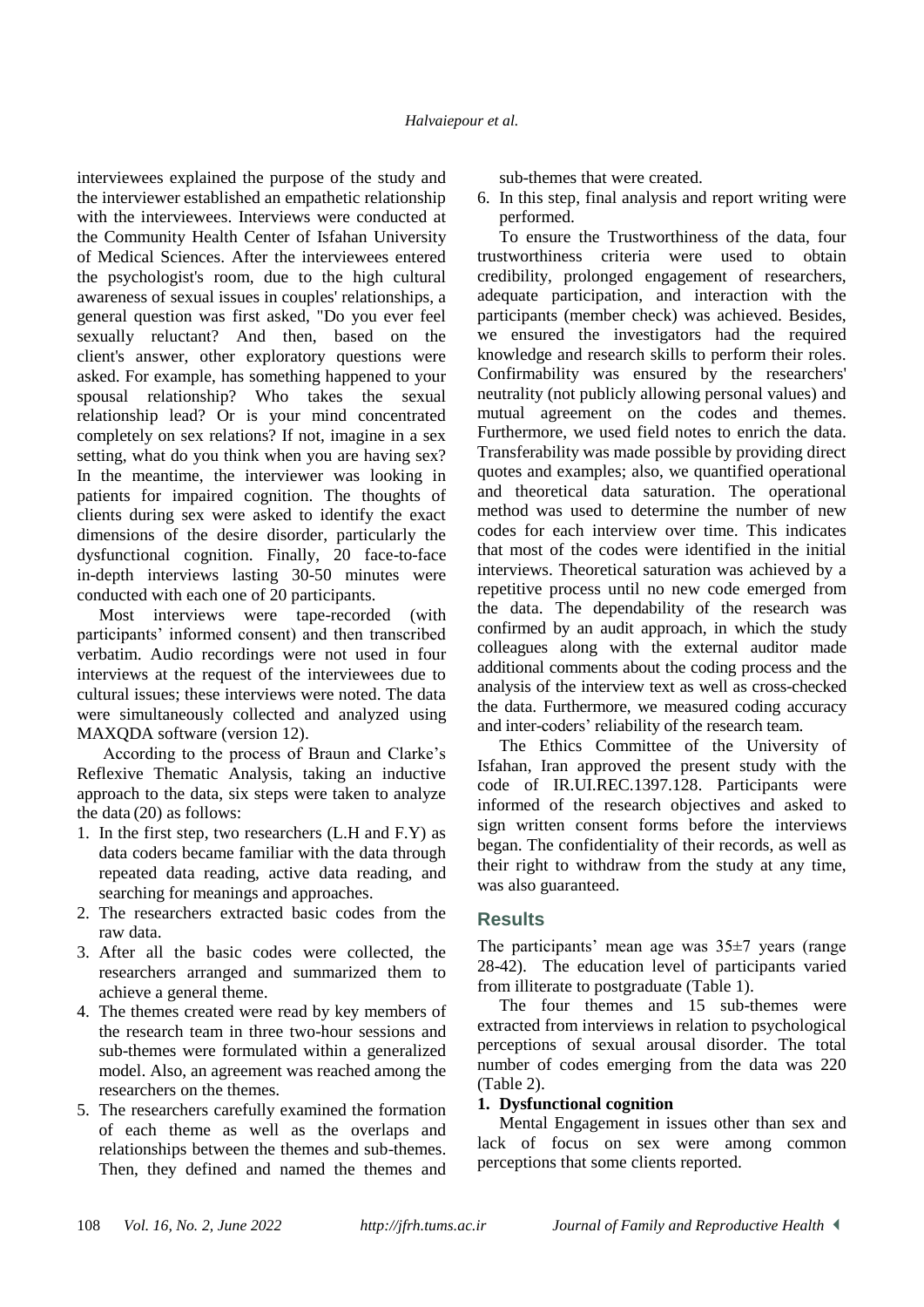| <b>Participant</b> | Age (year) | <b>Educational status</b>                      | <b>Profession</b> | <b>Residence</b> |  |
|--------------------|------------|------------------------------------------------|-------------------|------------------|--|
| 1                  | 31         | Diploma<br>House wife                          |                   | Urban            |  |
| $\overline{2}$     | 41         | Illiterate and primary education               | House wife        | Rural            |  |
| 3                  | 35         | Undergraduate                                  | Government employ | Urban            |  |
| $\overline{4}$     | 25         | Diploma                                        | House wife        | Rural            |  |
| 5                  | 36         | Illiterate and primary education               | Government employ | Urban            |  |
| 6                  | 38         | Undergraduate                                  | House wife        | Urban            |  |
| 7                  | 29         | Postgraduate                                   | Government employ | Urban            |  |
| 8                  | 32         | House wife<br>Diploma                          |                   | Urban            |  |
| 9                  | 27         | Undergraduate                                  | Government employ | Urban            |  |
| 10                 | 36         | Illiterate and primary education<br>House wife |                   | Urban            |  |
| 11                 | 39         | Illiterate and primary education               | Government employ | Rural            |  |
| 12                 | 30         | Diploma                                        | House wife        | Urban            |  |
| 13                 | 33         | Undergraduate<br>House wife                    |                   | Urban            |  |
| 14                 | 37         | Illiterate and primary education<br>House wife |                   | Urban            |  |
| 15                 | 26         | Postgraduate<br>Government employ              |                   | Urban            |  |
| 16                 | 40         | Undergraduate<br>House wife                    |                   | Urban            |  |
| 17                 | 39         | Illiterate and primary education<br>House wife |                   | Urban            |  |
| 18                 | 35         | Diploma<br>House wife                          |                   | Rural            |  |
| 19                 | 42         | Undergraduate                                  | Government employ | Urban            |  |
| 20                 | 34         | Illiterate and primary education               | House wife        | Urban            |  |

**Table 1:** Characteristics of the participants included in the study

*1a. Attention bias:* Paying attention to the issues and concerns of those around patients, and fearing that the kids may be hearing about sexual relation was among other attention biases. For instance, a 34-year-old participant stated:

*"During sex, I keep thinking about nonsensical issues regarding my kids as well as family problems, and I can't direct my attention toward sex. Sometimes during sex, I think that the noise related to our activity goes beyond the room and feel that if I become overwhelmed with pleasure, my children will hear our noise, which keeps me from focusing on enjoying the intercourse." (P12).*

*1b. Belief bias:* Beliefs are very powerful and have profound effects on the sexual functioning of women with arousal disorder. Some of these ideas seem to be strongly influenced by Eastern and Iranian cultural beliefs. For instance, a 35-year-old participant said:

*"In my opinion, sex is dirty and pathogenic. After each sexual intercourse, I have to deal with its consequences for several days. I often think that sex is only for reproduction and is otherwise pointless." (P14).*

Other ideas in this category include belief in avoiding the sexual fantasies of virtuous women, belief in sexual harassment by men, and infidelity to men.

*1c. Memory bias:* Recalling memories of negative sexual or non-sexual events during sexual intercourse was another reason for sexual reluctance among some women. For instance, a 38-year-old participant remarked:

*"I saw my parents having sex when I was a child; I still can't forget it. In my nightmares, I hear the sound of my parents breathing heavily. When I am having sex with my husband, I remember the scenes." (P8).*

Other issues related to memory bias included remembering spousal violence and sexual assault as well as recognizing past sexual encounters with another person.

*1d. Perceptual bias:* Interviewees in this sub-theme often pointed to topics such as negative perception of self-appearance and perception of self-inadequacy, the male-controlled experience of sexual desire.

As an example of perceptual bias, a 26-year-old participant said:

*"I think if I approach my husband [and express my sexual desire], he will not accept me; so, I never approach him." (P3).*

*1e. Cognitive distortion:* We found that some women were protecting themselves with a desire-reduction method due to certain cognitive distortions such as "mind-reading", self-comparison with other women", or unrealistic expectations of sexual functioning.

In this regard, a 32-year-old participant remarked:

*"When I don't approach my husband for sex, he comes to me. Of course, I know that he thinks of satisfying his sexual needs, and not my sexual needs." (P18).*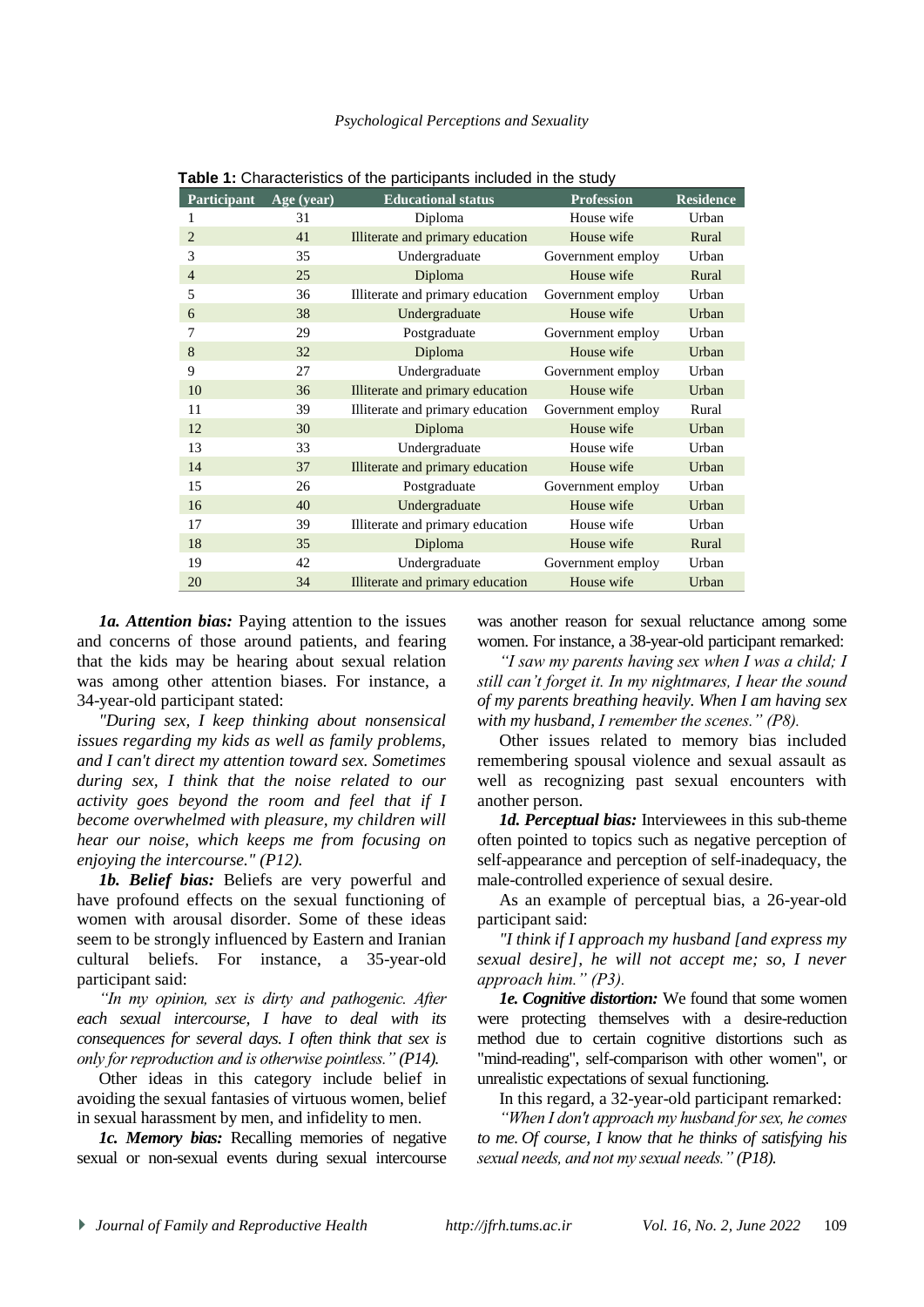## *Halvaiepour et al.*

| Table 2: Themes, Sub-themes and codes related to psychological perceptions of women with sexual interest/ |  |  |  |  |
|-----------------------------------------------------------------------------------------------------------|--|--|--|--|
| arousal disorder                                                                                          |  |  |  |  |

| aruusar uisuru <del>c</del> i<br><b>Theme</b> | <b>Subtheme</b>                           | Code                                                                                                                                                            |
|-----------------------------------------------|-------------------------------------------|-----------------------------------------------------------------------------------------------------------------------------------------------------------------|
| Dysfunctional                                 | Attention bias                            | Focusing on appearance and self-monitoring instead of focusing on sexual pleasure.                                                                              |
| cognition                                     |                                           | Paying attention to family problems and personal or day-to-day issues instead of focusing<br>on pleasure during sex.                                            |
|                                               |                                           | Being upset about sex and paying attention to sexual noises and fearing that the kids may be<br>hearing them.                                                   |
|                                               | Belief bias                               | Respectable and modest women should not show their pleasure and arousal, and should not<br>indicate their sexual needs, preferences and desire to their spouse. |
|                                               |                                           | Respectable and modest women should not use sexual fantasies while having sex.                                                                                  |
|                                               |                                           | Sex is a pleasure only for men, and sex is all men think of.                                                                                                    |
|                                               |                                           | Sex involves the abuse of women by men.                                                                                                                         |
|                                               |                                           | Sex is only for reproduction and is otherwise pointless.                                                                                                        |
|                                               |                                           | Sex is dirty, animalistic, or pathogenic.                                                                                                                       |
|                                               |                                           | Men only think about satisfying themselves; men are untrustworthy.                                                                                              |
|                                               |                                           | Sex is a favor to the husband and women need to get enough points from their husband<br>before allowing it to happen.                                           |
|                                               |                                           | Women should be able to reach orgasm without the need for manual stimulation of the clitoris.                                                                   |
|                                               | Memory bias                               | Recalling spousal violence and maltreatment during sex.                                                                                                         |
|                                               |                                           | Recalling parental sex observed during childhood.                                                                                                               |
|                                               |                                           | Recalling the first intercourse and having nightmares about it.                                                                                                 |
|                                               |                                           | Recalling experiences of a former sexual relationship with another person.                                                                                      |
|                                               | Perceptual bias                           | Perceptions of insecurity in the communication environment; perceptions of rejection.                                                                           |
|                                               |                                           | Negative perceptions of women about their appearance and perceived inadequacy.                                                                                  |
|                                               |                                           | Perception of being betrayed by the husband.                                                                                                                    |
|                                               |                                           | Perception of male sexual control.                                                                                                                              |
|                                               | Cognitive distortion                      | Spouse mind-reading.                                                                                                                                            |
|                                               |                                           | Comparison of one-self to women in porn videos.                                                                                                                 |
| Relationship                                  | Psychological                             | The humiliation of the woman and her family.                                                                                                                    |
| and partner                                   | maltreatment                              | Disregarding the woman's appearance and comments.                                                                                                               |
| factors                                       |                                           | Mocking the woman's abilities and underestimating her.                                                                                                          |
|                                               |                                           | Threatening the woman.                                                                                                                                          |
|                                               |                                           | Controlling the woman and disregarding her independence.                                                                                                        |
|                                               |                                           | Disregarding women's sexual rights and needs.                                                                                                                   |
|                                               |                                           | Criticism of women in public.                                                                                                                                   |
|                                               | Violence                                  | Insults and derogatory words.                                                                                                                                   |
|                                               |                                           | Beating and physical injury.                                                                                                                                    |
|                                               |                                           | Passive aggression and belatedly fulfilling the demands of the woman; bad temper.                                                                               |
|                                               | Deception                                 | Psychological deception.                                                                                                                                        |
|                                               |                                           | Material deception.                                                                                                                                             |
|                                               | Betrayal                                  | Betrayal in cyberspace.                                                                                                                                         |
|                                               |                                           | Betrayal in reality.                                                                                                                                            |
| Lack of life                                  | Poor problem-                             | Continuation of deadlocked controversy.                                                                                                                         |
| skills                                        | solving                                   | A need to win in the relationship.                                                                                                                              |
|                                               | Poor sexual                               | Unawareness of couple differences in reaching orgasm.                                                                                                           |
|                                               | knowledge                                 | Unawareness of women's sexual rights and needs.                                                                                                                 |
|                                               |                                           | Not assigning enough time for sex; fast sex.                                                                                                                    |
|                                               |                                           | The habit of leaving the bedroom door open and lack of privacy from children.                                                                                   |
|                                               | Poor understanding                        | Lack of empathy and understanding.                                                                                                                              |
|                                               | and intimate<br>relationships             | Poor self-disclosure.                                                                                                                                           |
|                                               |                                           | Low access to husband and poor emotional support                                                                                                                |
|                                               |                                           | Sex games to deprive the other party due to poor intimacy                                                                                                       |
|                                               | Immature defenses                         | Suppressing libido                                                                                                                                              |
|                                               | Mechanisms                                | Projection; attributing the lack of sexual desire to the male partner.                                                                                          |
|                                               |                                           | Rationalization                                                                                                                                                 |
| Lack of                                       | Forced marriage                           | Marriage due to social pressure.                                                                                                                                |
| motivation                                    |                                           | Marriage to escape solitude.                                                                                                                                    |
| and genuine                                   |                                           | Marriage to enjoy privileges other than sexual matters.                                                                                                         |
| interest                                      | Prolonged marital                         | Lack of initial affection and attraction to the husband                                                                                                         |
|                                               | period and decreased<br>desire over time. |                                                                                                                                                                 |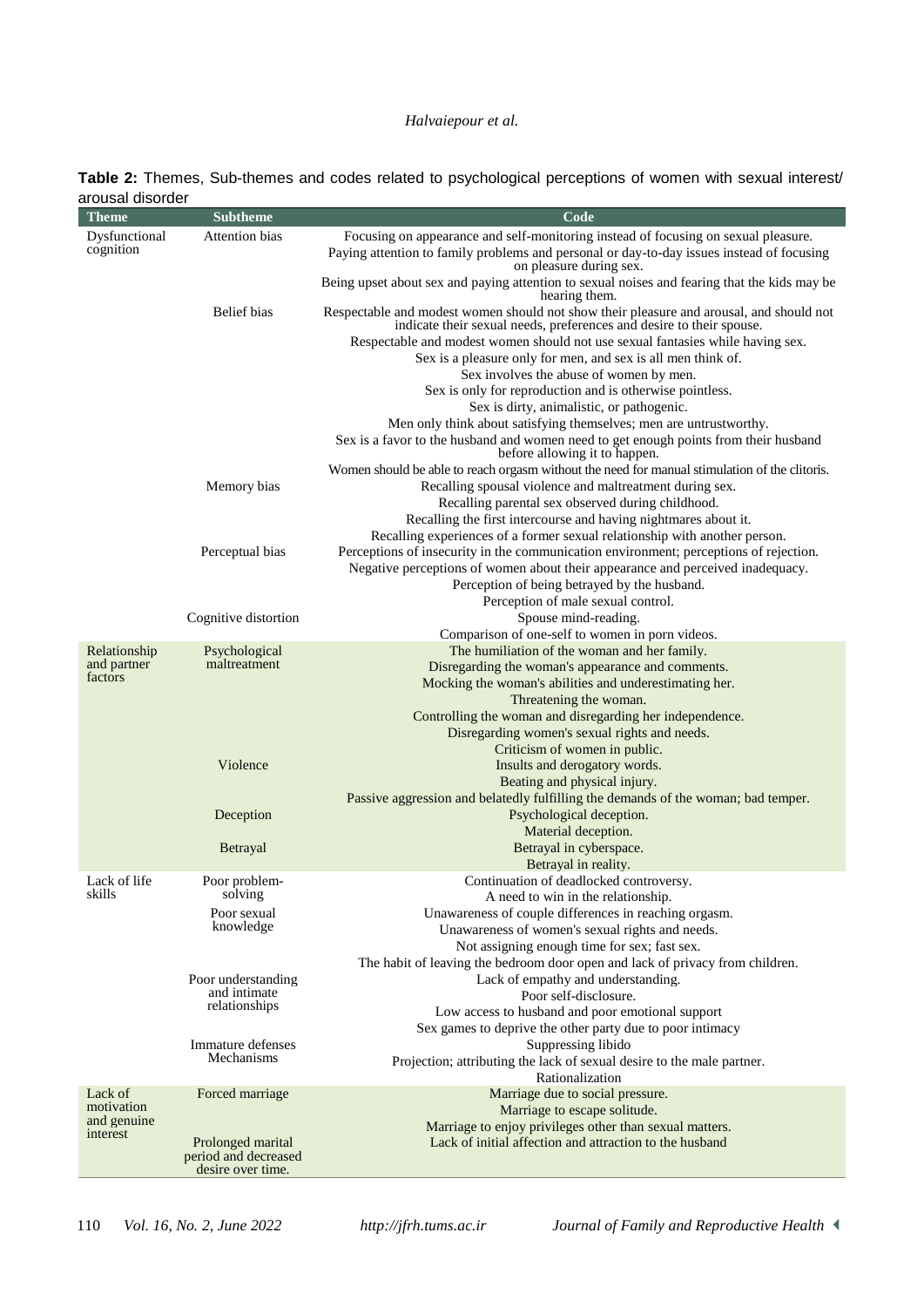#### **2. Relationship and partner factors**

The theme of relationship and partner factors comprises four sub-themes, Including psychological maltreatment, violence, deception, and betrayal,

*2a. Psychological maltreatment:* The interviewees complained of many cases of psychological maltreatment. For instance, one interviewee said:

"*My husband doesn't ask my opinion in other areas of communication, such as traveling, shopping, and establishing family relationships. He doesn't take me out." (P2).*

In another case of psychological maltreatment, repeated criticism of the woman was reported as a cause of low sexual desire. In fact, a 36-year-old participant stated:

"*My husband insults and criticizes me in front of other men such as friends and brothers." (P13).*

Mocking and underestimating women's skills, ignoring the presence and opinions of women, and disregarding women's sexual rights and needs were other concerns posed by interviewees in this category.

*2b. Violence:* Sometimes violence has expressed itself in the form of verbal aggression. For instance:

*"My husband insults me and my family during fights, and I have to go through a lot to forget these insults,"* (P19), explained a 36-year-old interviewee.

Sometimes it was in the form of humiliating the woman. As an example, one woman aged 36 said:

"*When I am menstruating and am in a bad mood, we fight. My husband screams and remarks about my menstruation in a way such that the neighbors can hear it." (P1).*

*2c. Deception:* There were various types of deception experienced by the interviewee, including material and psychological deception. a 32-year-old interviewee stated:

"*In various fields of communication, my husband deceives me with superficial explanations regarding his actions. I try to prove to him that he is lying, but he doesn't accept it. For example, my husband sold the land that I had inherited from my father without telling me and asking for my opinion." (P20).*

2d. Betrayal: Also, there were two forms of betrayal raised by the interviewee, namely Betrayal in cyberspace and Betrayal in reality

As an example of betrayal, a 35-year-old woman said:

*"I found out that my husband has sexual content on his phone and masturbates while watching video clips on his phone." (P10).*

#### **3. Lack of life skills**

The theme of lack of skills consists of several subthemes including poor problem-solving, sexual knowledge, knowledge of intimate relationships, as well as weaknesses in the application of mature defense mechanisms.

*3a. Poor problem-solving:* People who were involved in the arousal disorder mainly had poor problem-solving skills in the face of problems. For example:

A 35-year-old participant complained: *"We can't settle problems even after arguing for a long time." (P9).*

*3b. Poor sexual knowledge:* Our observations of interviews with participants demonstrated a lack of sexual knowledge among women and their husbands. This manifested itself in the form of decreased sexual desire, especially in women. For instance, a frustrated 38-year-old participant explained:

*"My husband has very little information on sex; he doesn't understand the difference between a woman becoming wet and her becoming satisfied. I tell him that I'm not satisfied yet; he disregards me and tells me that I have already become wet." (P15).*

*3c. Poor understanding and intimate relationships:* A lack of intimate and strong relationships between couples was one reason that was reported for low sexual desire. In this regard, women complained about emotional separation from their husbands.

*"We have no emotional intimacy. My husband doesn't talk with me; he only answers the questions that I ask him. I wish we could go out together,"* (P17), stated a 35-year-old participant.

*3d. immature defense mechanisms:* Some patients were found to be stubbornly attached to the defense mechanisms that they used to preserve their integrity and identity and extended them to protect themselves in sexual matters. For example:

"*Since childhood, my parents scared us about sex and we never dared to talk about it. Even now, I'm afraid to talk about sex with my husband,"* (P11), a 35-year-old participant complained.

#### **4. Lack of motivation and genuine interest**

The theme of lack of motivation and genuine interest consists of two sub-themes, including forced marriage and lack of attraction toward the husband.

*4a. Forced marriage:* Sometimes, women openly complained that their marriages were forced due to social pressures for getting married. For example, a 36-year-old woman stated:

*"At the time of my marriage, I told myself that if I*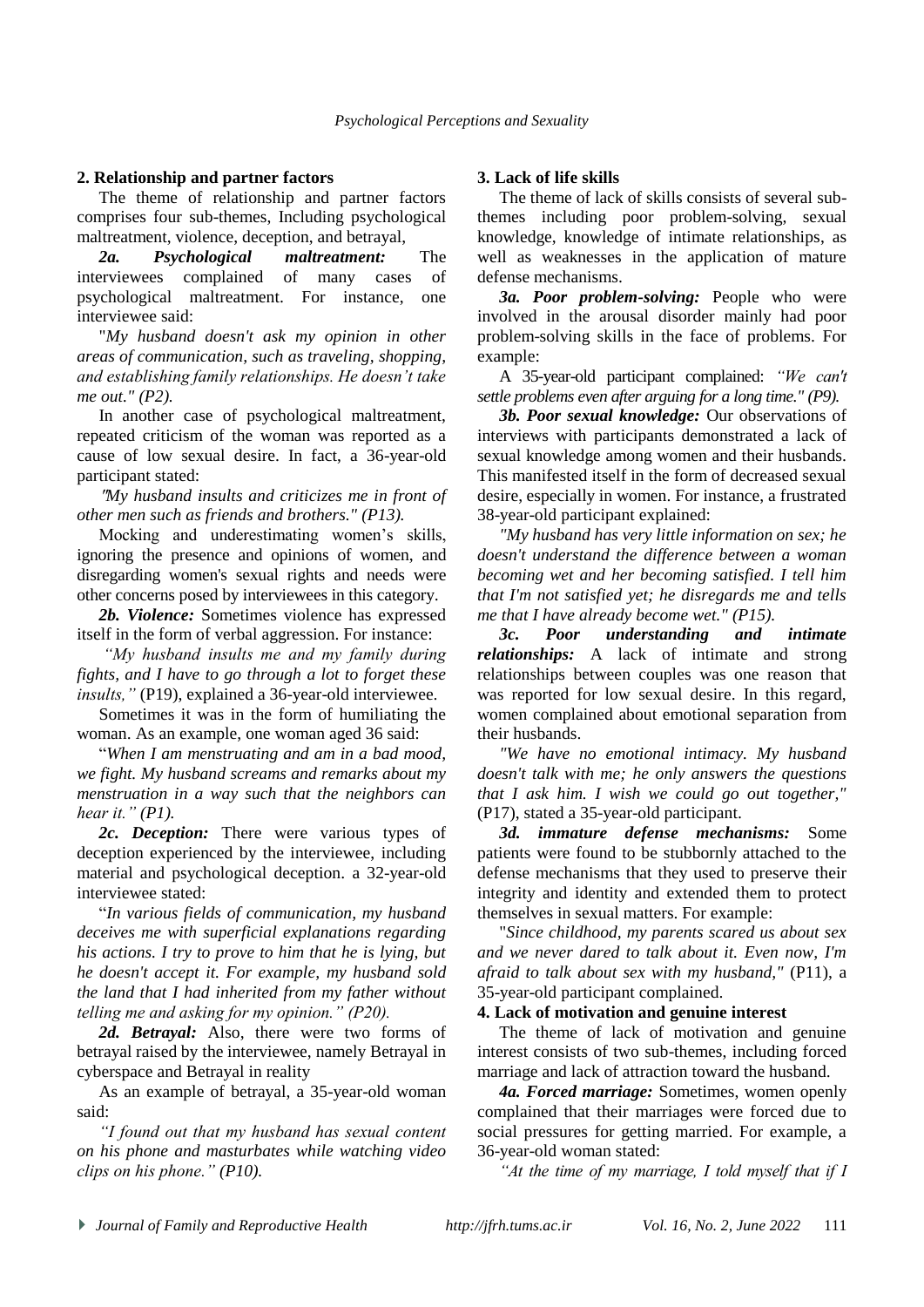*don't get married now then I won't get another chance and would always remain single and would have to listen to others reproach me for the rest of my life." (P2).*

*4b. Lack of initial affection and attraction to the husband:* In another case, the woman's motivation for marriage was financial or escaping solitude, but not primary sexual attraction. For example:

*"I knew that I didn't love my husband, but I got married because he was rich and could finally free me from my loneliness," (P1), mentioned a 29-yearold participant*.

## **Discussion**

The present study helped to eliminate the ambiguities regarding the psychological causes affecting women with sexual arousal disorder in a group of Iranian women.

We extracted the first theme in our study, dysfunctional cognition, it was subcategorized into attention, memory, perceptual, beliefs, and cognitive biases linked to sexual issues. Previous research has focused on the link between dysfunctional cognitions and subjective arousal (18, 21, 22), but our study was able to address these dysfunctional cognitions in the form of Extract in patients with sexual arousal disorder accurately and separately. A history of unpleasant sexual experiences influences women's beliefs and attitudes regarding sexual activity, and these beliefs can contribute to consistently low subjective sexual pleasure (18). A prior study (23), which confirms the current study's findings, also emphasized the importance of cognitive processes in women with sexual dysfunction. In a detailed explanation of these factors in the formation of cognitive structures based on Gagnon's social schema theory (24), it has been demonstrated that cultural factors such as cultural sensitivities, values, religious beliefs, socio-cultural beliefs, and stereotypes influence cognitive beliefs in the field of sexual behavior. As for the context of Iranian society, this research clearly reflects significant interpretative justification biases and cognitive distortions, which play major roles in shaping these beliefs (25, 26) In particular, the belief that sexual intercourse with a spouse is immoral and shameful, as well as sex guilt, reflects the influence of cultural values that suppress women's sexual desire (27, 28).

In our study, the second retrieved theme was relationship and partner factors, showing that impairments in emotional intimacy with a partner might negatively influence sexual arousal (29). Similar to the findings of our study, a study on sexual arousal (30) found that negative and hostile perceptions in a couple's dual perception system can have a detrimental impact on their communication system and emotion regulation. In other words, decreased desire or sexual arousal disorder can be a form of cross-regulation of the relationship between couples and is a form of protection for women against hostile perceptions (31, 32).

Concerning Hostility in Couple Relationships, the current study highlighted the destructive role of violence in couple relationships, notably in sexual arousal disorder among Iranian women, which is consistent with previous research (33). For the sake of clarity, the disruptive role of violence and hostility, as well as the use of sexual harassment against women, should be highlighted, since they might lead to women's acceptance of such abuse. This reflects the cultural concepts and features of patriarchal societies in which women are regarded as inferior. This has a negative impact on women's quality of life as it leads to a loss of self-esteem and rejection of their gender roles and sexual rights, which eventually leads to the appearance of psychological and sexual problems. There is some evidence that this tendency of sexual violence toward women in sexual relationships is common in several Sub-Saharan African countries (34, 35) and Arab countries (36) primarily due to cultural and religious backgrounds.

One research has shown that in romantic relationships between men and women there is competition for power (37). Men who had a biased perception of their power (a biased perception of low power) were more aggressive and more hostile to sexism, and these issues had far-reaching effects on men-female interpersonal relationships. It can be said that one of the effects that spousal violence can have on women is women's sexual reluctance. In fact, it is a reaction to the high level of violence in the relationship.

Regarding two sub-themes, deception and betrayal, in line with the current study, A study revealed (38) that the perceived effects of pornography on couples' relationships induce feelings of infidelity and deception, which can contribute to a decrease in sexual desire. Besides, according to a study similar to ours (39), breaking the rules of honesty and deception in romantic relationships between couples can lead to conflicts in interaction, which is one of the areas of conflict between couples and sexual problems.

In terms of the third theme, a lack of life skillsbased sexuality education has a negative impact on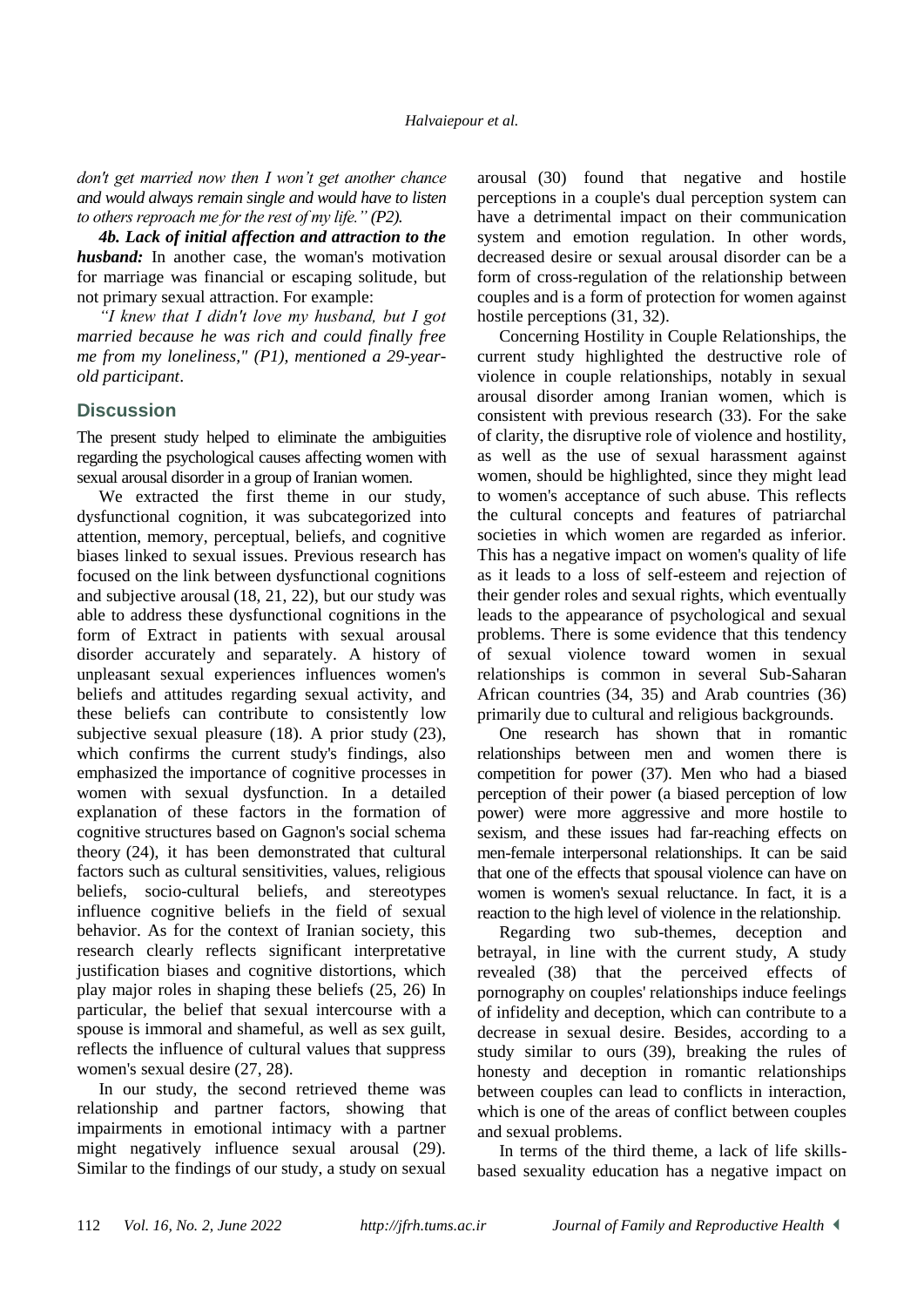sexual function (40) our findings emphasized the importance of a lack of knowledge and awareness in sexual relationships. Previous research conducted both in and outside of Iran (41-43) found similar results in terms of unawareness and lack of knowledge in the areas of sexual physiology, sexual power, and pleasure, all of which can have a negative impact on sexual function. The Iranian community's cultural sensitivities, which forcefully prevent the timely provision of pre-marriage sexual information, may contribute to the emergence of a variety of sexual disorders. It is widely believed in Iran that young people do not need to learn about sexual matters before marrying, as a result, individuals learn information from the wrong sources (44), this lack of information can be the beginning of a variety of disorders, including sexual arousal disorder. In addition, given the value of virginity in our society, the absence of information on sexuality before marriage is reinforced by popular culture. Parents and educational systems passively reveal information to teenagers, which may contribute to the prevalence of sexual arousal disorder in women.

In this study, another subtheme of lack of life skills was the use of immature defense mechanisms such as suppression of sexual desire. A study on adolescent sex offenders found similar results to the current study (45), revealing the use of suppression exercises reduces sexual desire. Also, previous study has shown that immature psychological defense mechanisms are specifically associated with decreased vaginal orgasm (46), and women with a history of childhood sexual abuse have immature defensive mechanisms, dissociative problems, and sexual difficulties (47), it should be emphasized that as sexual desire suppression becomes more frequent in women, sexual arousal disorder may become more common.

According to the fourth theme, "lack of motivation and genuine interest," research has shown that changes in motivational triggers result in varying levels of sexual arousal (48, 49). Sexual arousal can be caused by positive sexual arousal and vice versa. Sexual arousal can be prevented by having unpleasant sexual arousals (50). Similar to our findings, one prior research (51), found that the sexual motivation system plays a key role in a lack of sexual desire. However, it is important to note the importance of cultural factors in Iranian culture while describing how the motivation system might affect sexual desire. At the moment, the growing age of marriage and the possibility of forced marriages, due to fears about not being supplied with better chances, frequently drive a woman to marry someone who does not match her sexual attractiveness requirements. This results in a marriage in which the woman demonstrates her low motivation through a lack of sexual desire. This can also be evident in marriages when sexual desire is not the major motive and other factors such as achieving a high socioeconomic position affect the decision to marry, which can have a detrimental effect on the sexual motivation system.

## **Conclusion**

In general, the study found that internal factors such as cognitive dysfunctions and the motivational system, as well as interpersonal ones such as lack of intimacy with a partner or relationship hostility, play an essential role in the development of sexual interest arousal disorder in women. Patients can recover via the development of innovative approaches, such as cognitive bias modification scenarios and targeted educational programs. Because patients in this study employed incompatible defense mechanisms such as suppression and reasoning, it is recommended that health centers consider training skills in the use of mature defensive mechanisms in interpersonal relationships. Furthermore, policymakers are advised to give greater awareness-raising education in the form of self-awareness, cognition of gender and gender differences.

Among the evident limitations of our work were cultural constraints and prejudices in the field of selfexpression, as well as, lack of self-awareness regarding the precise reasons for each situation.

Another drawback of qualitative research is the question of subjectivity. Nonetheless, we analyzed the data with two colleagues and double-checked the results with an external reviewer to ensure that our findings were accurate. Furthermore, the qualitative method of this study restricts the findings' generalizability.

# **Conflict of Interests**

Authors have no conflict of interests.

### **Acknowledgments**

This research is taken from Ph.D. dissertation. (Zohreh Halvaeipour) that is approved by the University of Isfahan with the code IR.UI.REC.1397.128. We would like to thank all women for participating in the interviews. Moreover, the authors cordially appreciate all health care personnel for conducting this research.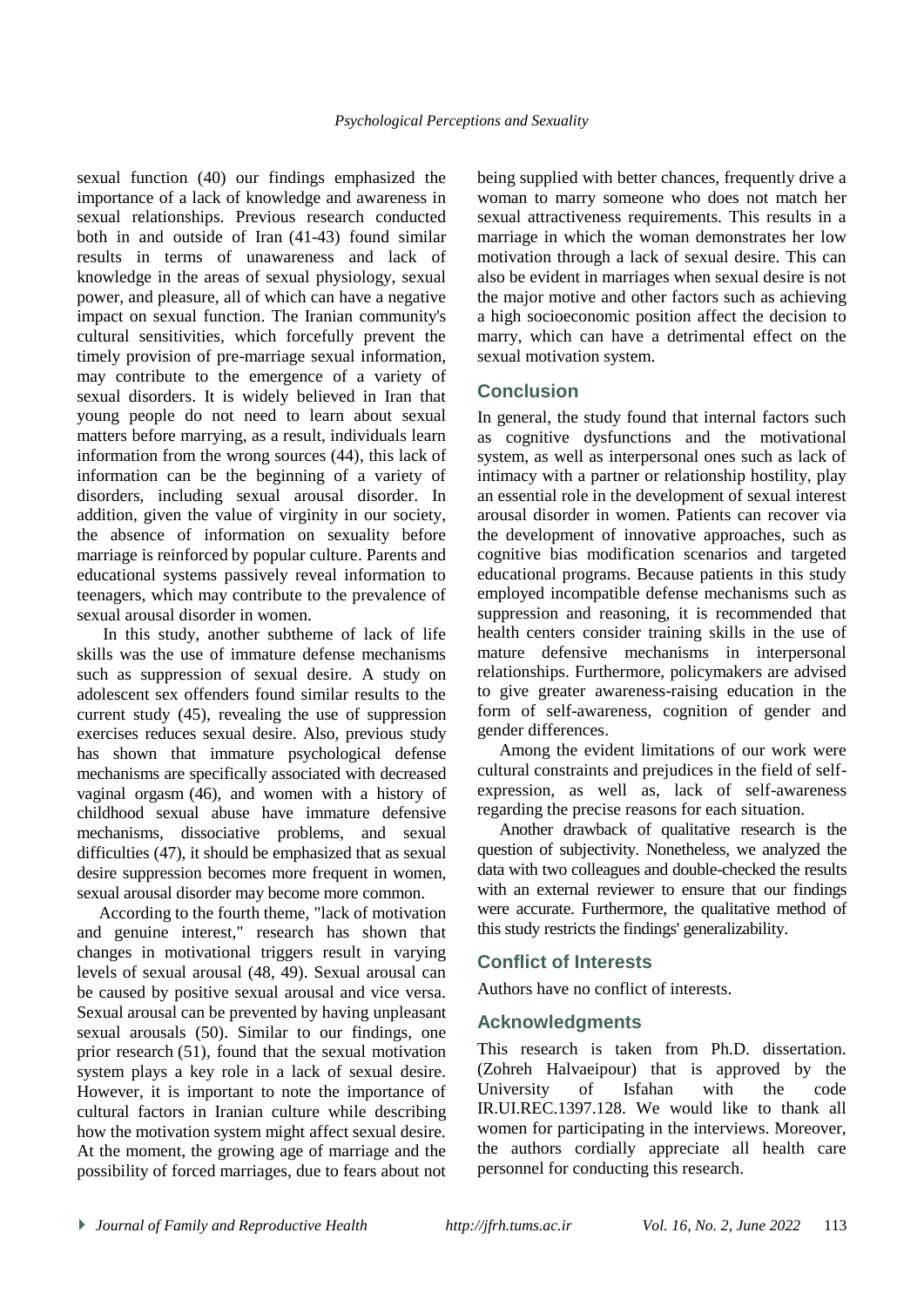#### **References**

- 1. Broadbent E, Wilkes C, Koschwanez H, Weinman J, Norton S, Petrie KJ. A systematic review and metaanalysis of the Brief Illness Perception Questionnaire. Psychol Health 2015; 30: 1361-85.
- 2. Kingsberg SA, Althof S, Simon JA, Bradford A, Bitzer J, Carvalho J, et al. Female sexual dysfunction medical and psychological treatments, committee 14. J Sex Med 2017; 14: 1463-91.
- 3. Goldstein I, Clayton AH, Goldstein AT, Kim NN, Kingsberg SA, editors. Textbook of female sexual function and dysfunction: Diagnosis and treatment. Wiley-Blackwell 2018.
- 4. Chivers ML, Brotto LA. Controversies of women's sexual arousal and desire. European Psychologist 2017; 22: 5-26.
- 5. Thomas EJ, Gurevich M. Difference or dysfunction? Deconstructing desire in the DSM-5 diagnosis of Female Sexual Interest/Arousal Disorder. Feminism & Psychology 2021; 31: 81-98.
- 6. Tabaghdehi MH, Keramat A, Khosravi A. Prevalence of female sexual dysfunction in Iran: a meta-analysis study. International Journal of Health Studies 2017; 2: 10-3.
- 7. Ramezani MA, Ahmadi K, Ghaemmaghami A, Marzabadi EA, Pardakhti F. Epidemiology of sexual dysfunction in Iran: A systematic review and metaanalysis. Int J Prev Med 2015; 6: 43.
- 8. Meston CM, Stanton AM. Understanding sexual arousal and subjective–genital arousal desynchrony in women. Nat Rev Urol 2019; 2: 107-20.
- 9. Dewitte M. Female Genital Arousal: A Focus on How Rather than Why. Arch Sex Behav 2020; 5:1-7.
- 10. Dewitte M, Schepers J, Melles R. The effects of partner presence and sexual stimulation on the appraisal of vaginal pressure and sexual arousal. J Sex Med 2018; 15: 539-49.
- 11. Pascoal PM, Rosa PJ, Silva EPd, Nobre PJ. Sexual beliefs and sexual functioning: the mediating role of cognitive distraction. International Journal of Sexual Health 2018; 30: 60-71.
- 12. Rancourt KM, MacKinnon S, Snowball N, Rosen NO. Beyond the bedroom: Cognitive, affective, and behavioral responses to partner touch in women with and without sexual problems. J Sex Res 2017; 54: 862-76.
- 13.Cacioppo S. Neuroimaging of female sexual desire and hypoactive sexual desire disorder. Sex Med Rev 2017; 5: 434-44.
- 14. Kane L, Dawson SJ, Shaughnessy K, Reissing ED, Ouimet AJ, Ashbaugh AR. A review of experimental research on anxiety and sexual arousal: Implications for the treatment of sexual dysfunction using cognitive

behavioral therapy. Journal of Experimental Psychopathology 2019; 10: 14-22.

- 15. Anderson AB, Hamilton LD. Assessment of distraction from erotic stimuli by nonerotic interference. J Sex Res 2015; 52: 317-26.
- 16. Handy AB, Stanton AM, Meston CM. Understanding women's subjective sexual arousal within the laboratory: Definition, measurement, and manipulation. Sex Med Rev 2018; 6: 201-16.
- 17. Silva E, Pascoal PM, Nobre P. Beliefs about Appearance, Cognitive Distraction and Sexual Functioning in Men and Women: A Mediation Model Based on Cognitive Theory. J Sex Med 2016; 13: 1387-94.
- 18. Tavares IM, Moura CV, Nobre PJ. The Role of Cognitive Processing Factors in Sexual Function and Dysfunction in Women and Men: A Systematic Review. Sex Med Rev 2020; 8: 403-30.
- 19. Pascoal PM, Lopes CR, Rosa PJ. The mediating role of sexual self-disclosure satisfaction in the association between expression of feelings and sexual satisfaction in heterosexual adults. Revista Latinoamericana de Psicología 2019; 51: 74-82.
- 20.Braun V, Clarke V. Using thematic analysis in psychology. Qualitative research in psychology 2006; 3: 77-101.
- 21. Vilarinho S, Laja P, Carvalho J, Quinta-Gomes AL, Oliveira C, Janssen E, et al. Affective and cognitive determinants of women's sexual response to erotica. J Sex Med 2014; 11: 2671–8.
- 22. Stanton AM, Hixon JG, Nichols LM, Meston CM. One session of autogenic training increases acute subjective sexual arousal in premenopausal women reporting sexual arousal problems. J Sex Med 2018; 15: 64-76.
- 23. Oliveira C, Nobre PJ. Cognitive structures in women with sexual dysfunction: the role of early maladaptive schemas. J Sex Med 2013; 10: 1755-63.
- 24. Gagnon JH, Simon W. Sexual conduct: The social sources of human sexuality. 2nd Edition, Rutledge 2017.
- 25. Abdolmanafi A, Nobre P, Winter S, Tilley PJM, Jahromi RG. Culture and sexuality: cognitive–emotional determinants of sexual dissatisfaction among Iranian and New Zealand women. J Sex Med 2018; 15: 687-97.
- 26. Abdolsalehi-Najafi E, Beckman LJ. Sex Guilt and Life Satisfaction in Iranian-American Women. Arch Sex Behav 2013; 42: 1063–71.
- 27. Samadi P, Maasoumi R, Salehi M, Ramezani MA, Kohan S. Iranian Couples Conceptualization of the Role of Sexual Socialization in Their Sexual Desire: A Qualitative Study. [Iranian Journal of Psychiatry and](https://www.sid.ir/en/Journal/JournalList.aspx?ID=10615)  [Behavioral Sciences 2](https://www.sid.ir/en/Journal/JournalList.aspx?ID=10615)018; 12: 234-47.
- 28. Woo JS, Brotto LA, Gorzalka BB. The role of sex guilt